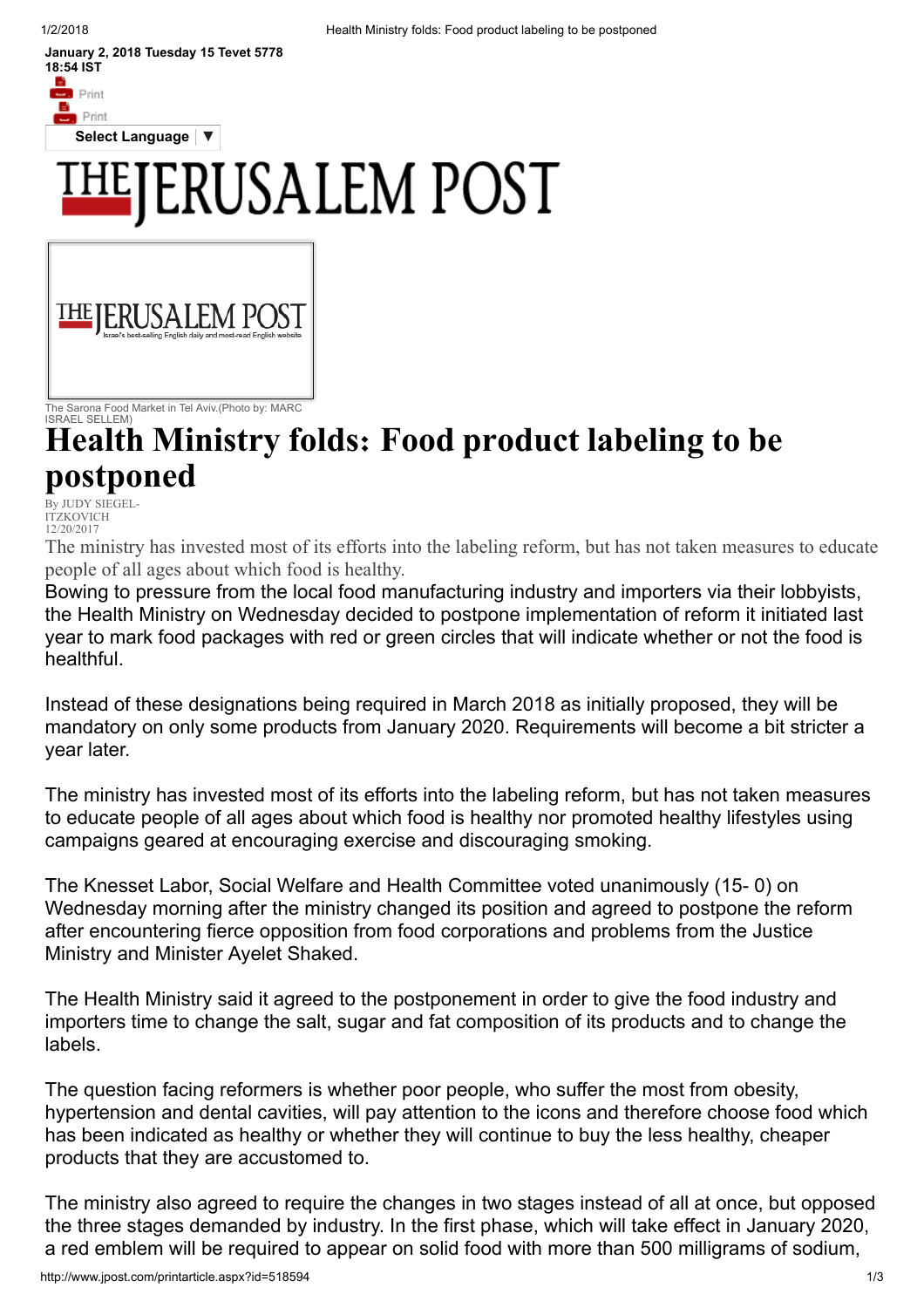12 grams of sugar and 5 grams of saturated fat per 100 grams of the product, as well as on liquids with over 500 milligrams of sodium, 5 grams of sugar and 3 grams of saturated fat per 100 grams.

In the second phase, which is due to take effect in January 2021, red icons would have to appear on solid food with over 500 milligrams of sodium, 10 grams of sugar and 4 grams of saturated fat per 100 grams, as well as on liquids with over 400 milligrams of sodium, 5 grams of sugar and 3 grams of saturated fat per 100 grams.

The Health Ministry decided to exempt companies from the red icon requirement for packages that are less than 25 square centimeters because the front of the package is "too small."

Diabetologist Prof. Itamar Raz, who has been active in the reform, said: "Children consume snacks in small packages, so they should be marked as well." Dr. Vered Kaufman of Ariel University added: "Low-income families consume large packages with small packages in them, so they therefore must mark them."

The Knesset committee had discussions regarding yellow cheese, which frequently appears in children's sandwiches taken to school, as well as hard and semi-hard cheeses, with advocates saying that it has a lot of calcium and opponents saying it has too much saturated fat and salt.

The Health Ministry said yellow cheese would have to bear a red icon despite strong opposition from the dairy industry.

Health Ministry director-general Moshe Bar Siman Tov said: "We have had many discussions in the last few days and found no justification for excluding yellow cheese from this requirement. There is no independent factor that justifies the exclusion of the yellow cheese from the red icon requirement.

"The consumer should know that this product has a high amount of sodium and saturated fat and should make the informed choice. We do not want to hide this information from the public. The food companies have managed to reduce the sodium and saturated fat in the cottage cheese and other products, and I am sure they will be able to do it in the yellow cheese."

Bar Siman Tov, the first economist in his post who is not a physician, said: "We don't want customers to go to the stores and see everything with red symbols. It's better that the Israeli taste buds get used gradually to new tastes. I don't see industry as the enemy."

He added: "This is a huge reform that has encountered quite a few objections and pressures from Israel and abroad. We have overcome a great obstacle."

Dr. Hagai Levine, an epidemiologist and public health expert at the Hebrew University's Braun School of Public Health and Community Medicine, said Israelis will be confused by the different stages. Instead, he said, stricter standards should be required in one step.

Levine, a leader of the Israel Public Health Physicians Association in the Israel Medical Association, said that the group is in favor of mandatory icons, but that this tool was the "weakest" effort to improve public health. There must be education and other proactive measures, he argued, as well as the lowering of prices of whole wheat bread and the raising of the cost of white bread. The Health Ministry, said Levine, was forced to make a problematic compromise as a result of lobbyists.